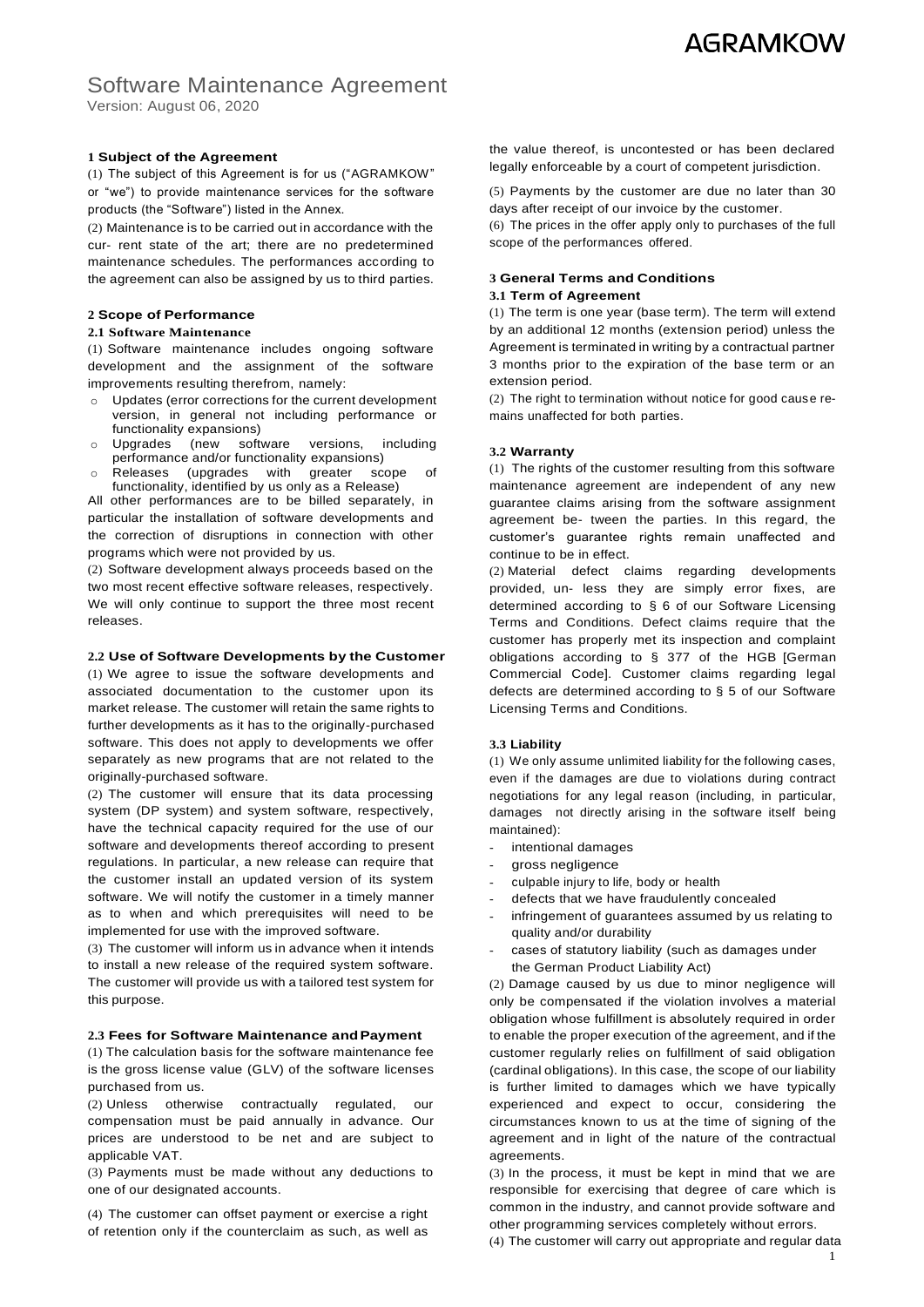# **AGRAMKOW**

### Software Maintenance Agreement Version: August 06, 2020

security measures, in particular in the form of backups that are available and restorable at all times. For loss of data and recovery thereof, we are only liable if the customer's appropriate data security measures could not have prevented the loss. The customer must provide proof of these regularly-executed data security measures. The liability for data losses or damage caused by us is limited to the extent of remedy that would have been required from a proper data security system set up to restore the data from the secured data material.

(5) Compensation for property damage is based on the general principles of good faith, and is limited to cases where there is a disproportion between the order value and the loss amount.

(6) Any further liability - irrespective of the legal grounds -, particularly in relation to compensation for damage not arising from the software maintenance, is excluded.

(7) The above liability exclusions and limitations also apply to our employees, representatives, bodies and agents, and other third parties whom we employ for the purposes of contract fulfillment

#### **3.4 Confidentiality**

(1) The contractual parties agree to maintain confidentiality about confidential information exchanged in connection with this Agreement for an unlimited time, and neither to exploit this in- formation or have the information exploited within the company

– including all associated companies, subsidiaries, branches, consultants, employees and all similar persons, companies or other natural or legal persons – nor to use the information itself in any way or have a third party use it. Confidential information is made accessible internally only to employees who require the information to fulfill their obligations and who are in turn obligated to maintain its confidentiality.

(2) With regard to this Agreement, information that is deemed to be confidential includes – by way of example, but not limited to

– any and all software, including source code, all company secrets, all information and all data or other unpublished or confidential information regarding products, processes, know-how, design, formulas, algorithms, drafts, developments, research, computer programs or parts of computer programs (including source code), interfaces, databases and other copyrighted works or any other information regarding the business activity

of the parties and employees, consultants, licensees or other persons associated therewith that is made known in the context of this Agreement and identified or that is shared and identified in any way as confidential in written, electronic, physical or oral form.

(3) The above obligation of confidentiality does not exist if and to the extent that the information in question can be proved to have already been made public or published or to have been made generally accessible, or to have become publicly known for reasons for which the recipient cannot be held accountable, or to have been made legally public by a third party after disclosure to the recipient and without restriction with respect to confidentiality or use.

#### **3.5 Final Provisions**

(1) If the customer's headquarters are within the Federal Re- public of Germany, the court of jurisdiction is the court of our corporate headquarters. However, we reserve the right to file suit in the customer's court of jurisdiction.

(2) if the customer has its headquarters outside the Federal Re- public of Germany, then disputes shall be settled at the International Chamber of Commerce in Paris according to the ICC rules of arbitration. This ruling shall be final. It must be heard and decided by three arbitrators. Our insurer may participate in this process as normally allowed by law. We reserve the right to file suit at a lawful court of jurisdiction.

(3) The laws of the Federal Republic of Germany apply, to the exclusion of conflict-of-law standards and the UN Convention on Contracts for the International Sale of Goods (CISG).

(4) The written form can be replaced by a fax, but not the electronic form according to § 126a of the BGB [German Civil Code] or the text form according to § 126b of the BGB. (5) If individual provisions of these Software Maintenance Terms and Conditions or of agreements concluded based on these Software Maintenance Terms and Conditions are or be- come ineffective in full or in part, the remaining provisions of the contract will be unaffected